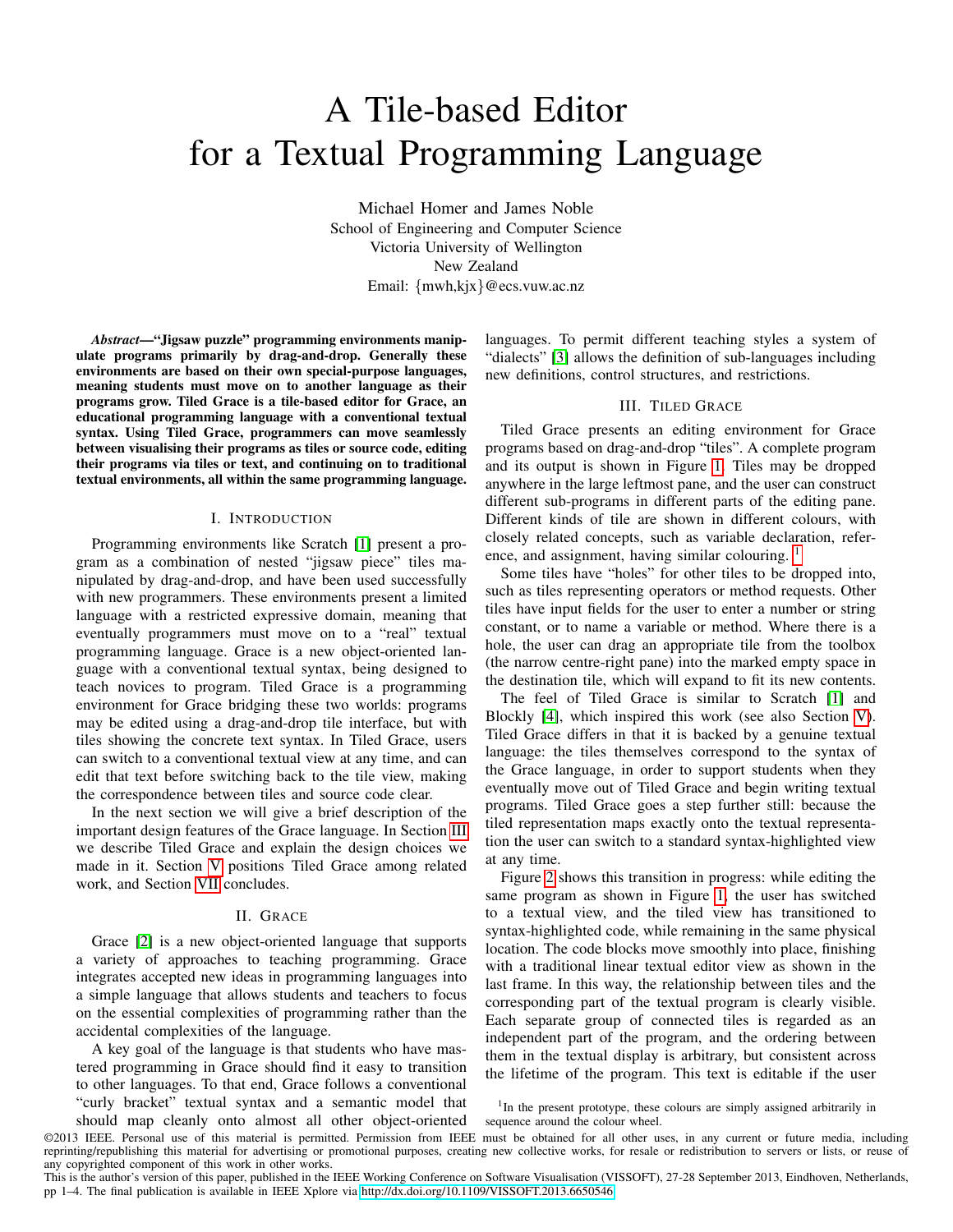

<span id="page-1-0"></span>Fig. 1. Tiled Grace editing a small program in the "turtle graphics" dialect.

wishes: they may change the source code, including adding and removing whole lines or blocks, and then transition back to the tiled view.

# *A. Implementation*

Tiled Grace is built on top of Minigrace, a self-hosted compiler for the Grace language [\[5\]](#page-3-5) that targets C and JavaScript. Tiled Grace runs in a web browser without installation, and can be accessed at http://ecs.vuw.ac.nz/<sup>∼</sup>[mwh/minigrace/tiled/.](http://ecs.vuw.ac.nz/~mwh/minigrace/tiled/) Tiled Grace run in recent versions of Firefox, Chrome, and Internet Explorer<sup>[2](#page-0-1)</sup>, but does not work in other browsers (notably Safari and Opera) at the time of writing.

The Tiled Grace prototype interface is pictured in full in Figure [1.](#page-1-0) The code area is the large box in the top left; next to it is the toolbox of available tiles. Different sets of tiles can be selected by hovering over the toolbox with the mouse pointer and choosing a category. On the far right are the drawing and textual output areas. Below the code area are the options to run, switch views, and load or save. The user can select their dialect from the drop-down list in the bottom left, and switch views with the "Code View" button. The green indicator square next to the "Code View" button shows if the program can be compiled (green) or has errors (red). The user can download their program as ordinary Grace source code that can run on other implementations, and load source files back into the system.

# IV. FUNCTIONALITY

#### *A. Handling Errors*

The very duality of view Tiled Grace is built around creates new opportunities for error. As well as the common errors of textual editing, tiles permit other forms of error, and the



<span id="page-1-1"></span>Fig. 3. Errors displayed in a modified version of the turtle graphics example.

interface between the two forms must prevent errors spreading from one to the other.

While the tiled view prevents most syntax errors, the user may still omit to fill in required components — for example, not specifying a variable name, leaving the hole on one side of an operator empty, or moving a reference to a variable outside of its scope. In each case, the textual representation of the program would be incorrect or misleading. To combat that, the user can only switch views when the program is valid: when there are unfilled holes or other errors when the user attempts to change view, the error sites will be highlighted and the view unchanged. A graphical indicator shows at all times

<sup>2</sup>Because of technical limitations, the overlays on hover described in Section [IV-B](#page-2-2) do not function in Internet Explorer, but some overlays are available by right-clicking on a tile.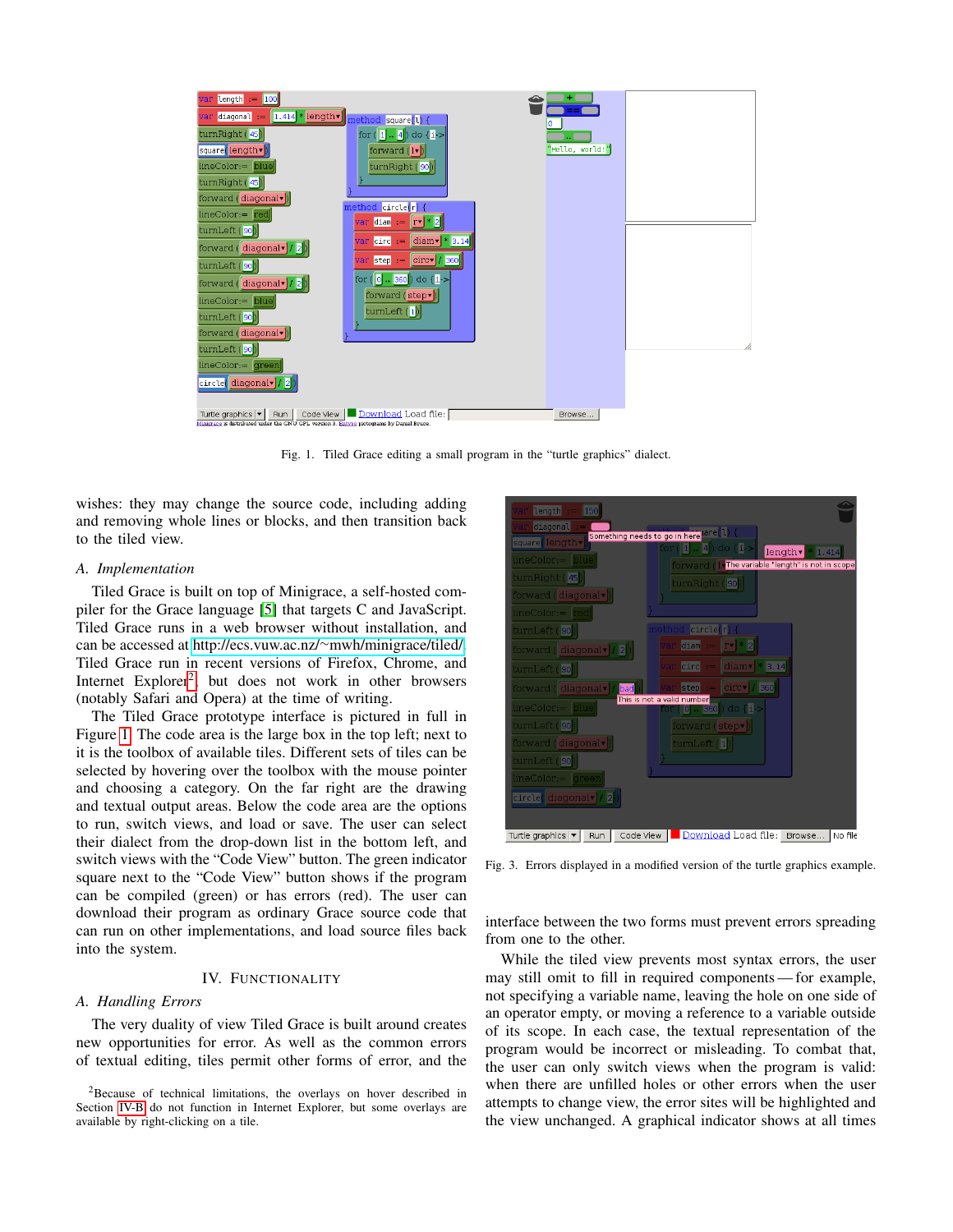

<span id="page-2-1"></span>Fig. 2. Frames of the animated transition from tiled to textual view. Transitioning from textual to tiled view shows the same intermediate states in reverse.

whether the program is currently valid; when the indicator is red the user may hover over it to highlight all existing errors, which are labelled with their cause (for example, "Something needs to go in here" at an empty hole, or "The variable "length" is not in scope"). These error sites are shown by desaturating all of the code area except the error sites, and overlaying an associated error message at the site. An example is shown in Figure [3](#page-1-1) where the user has hovered over the red square indicating an error, which was green for the unmodified version of the program in Figure [1.](#page-1-0) Alternative indications are possible; as well as desaturation, we have experimented with overlaid arrows, and intend to investigate the use of borders, animation, and combinations of these indications.

In the text view, the user is unrestricted in the kinds of error they can produce, as in any textual editor. The code is continually compiled in the background and errors marked where they occur. If the user tries to switch to the tiled view while the program does not compile, they will be presented with the error and asked whether they want to revert to the last-known-good version.

By ensuring the program is valid when changing views, errors are not retained any further than necessary and no additional long-term errors are created. This was a difficult choice: some errors would be easier to solve if the user could look at the program in two ways. In future we may allow at least some classes of error to pass through the barrier between the two views, but for the moment have chosen to ensure that the program is always valid immediately after a transition.

#### <span id="page-2-2"></span>*B. Overlays*

As well as visualising the code itself as tiles, Tiled Grace can visualise relationships between parts of the code (see Figure [4\)](#page-2-3). When a user hovers their mouse pointer over a variable reference, the code view will be overlaid with a line from that reference to the variable's definition site, as well as to any assignments to the variable in scope. Hovering over a variable declaration produces an overlay that indicates all the uses of that variable in scope. Similarly, hovering over a method definition identifies any requests of that method in the program, while hovering over a request (including of a method that came from the dialect) highlights the definition of the method. If applicable, multiple overlays may appear at once. These overlays are similar to those found in spreadsheets to illustrate the dependencies of a formula.

In the textual view the user may hover their mouse pointer over a variable or method to see an overlay showing the definition or use sites. In this view, the overlay is very like the similar overlay in DrRacket [\[6\]](#page-3-6).



Fig. 4. Composite image of multiple overlays at once. All blue lines run between a use and the definition of a variable or method. The red line indicates a reassignment of a variable; the green indicates a method from the dialect, pointing at the dialect selector. Only one of these overlays can be shown at one time in reality.

# <span id="page-2-3"></span>*C. Dialects*

Grace dialects can extend the methods available to the programmer (as in the turtle graphics dialect in Figure [1\)](#page-1-0) and restrict features of the language or create new errors [\[3\]](#page-3-3). Tiled Grace supports both of these components.

When the user selects a dialect to use, Tiled Grace creates tiles for all of the provided methods, based on a description of the dialect. This description can be automatically generated from the dialect itself, but many dialects will benefit from manual annotations to reflect the intention of the dialect better. A simple example of when this may be desirable is when building control structures: the while()do() method takes two blocks as arguments, one as the condition (because it may be executed more than once), and one as the body of the loop. Although both parameters are blocks, the intention is different. The body is expected to contain many statements, while the condition will likely be a single brief expression. The dialect description can make this intention clear, as well as other limitations. In future, annotations within the dialect itself may specify these intentions.

Dialects are an important generalisation of the ability in Blockly to choose an extended sub-language to use. Because these dialects persist in textual form, and even originate in it, the user retains the ability to use use and understand them even outside Tiled Grace itself. Our dialects may also define and report new classes of error, shown in the same way as all other errors.

#### V. RELATED WORK

<span id="page-2-0"></span>Scratch [\[1\]](#page-3-0) is a wholly visual drag-and-drop programming environment with jigsaw puzzle–style pieces, aimed at novices and children. Scratch programs manipulate a persistent microworld; the Scratch environment also includes a persistent